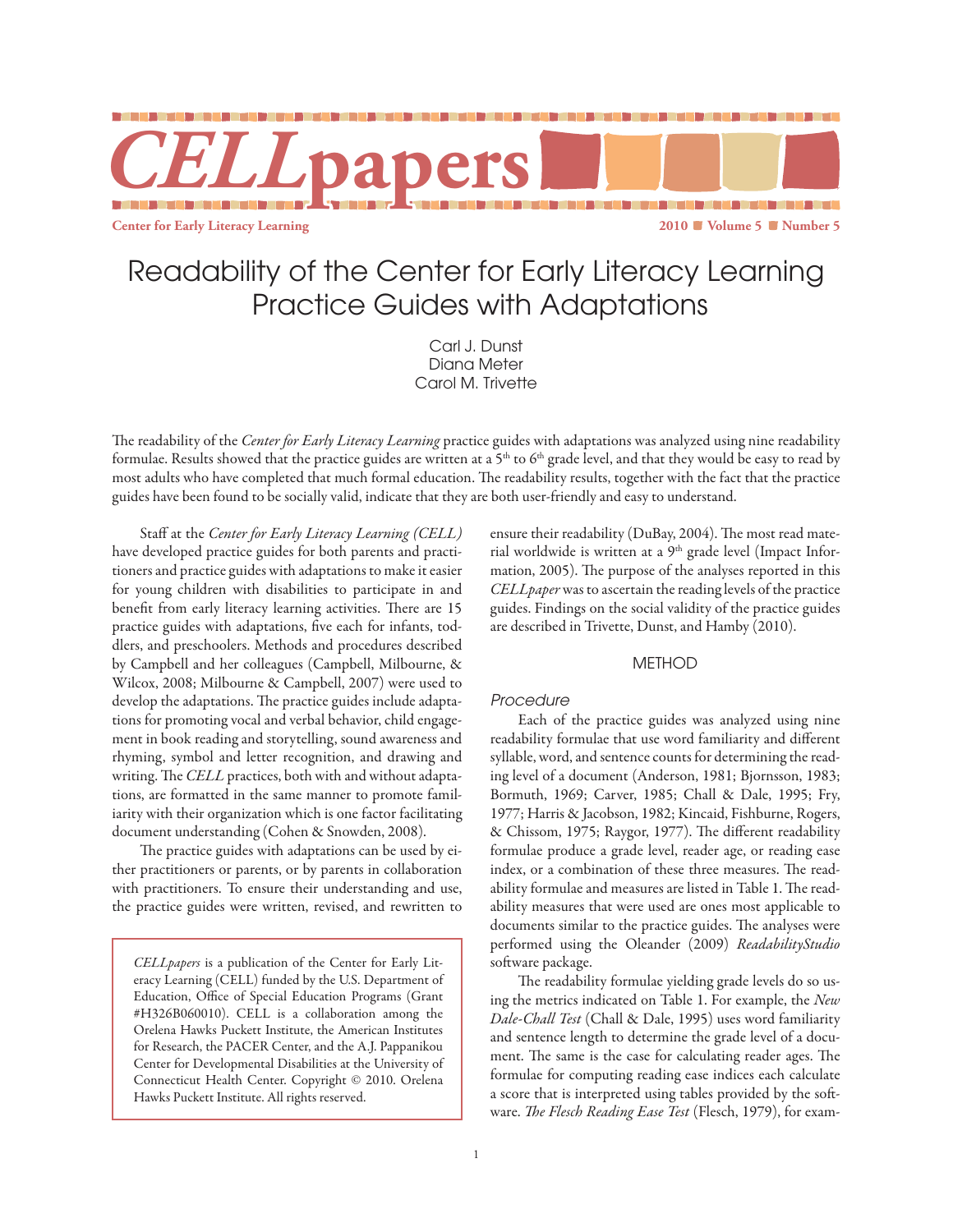|                                |                   | Readability Measure |                   |                     |                |                |               |                 |
|--------------------------------|-------------------|---------------------|-------------------|---------------------|----------------|----------------|---------------|-----------------|
| Readability Formula            | Syllable<br>Count | Sentence<br>Length  | Sentence<br>Count | Word<br>Familiarity | Word<br>Length | Grade<br>Level | Reader<br>Age | Reading<br>Ease |
| Flesch-Kincaid                 | X                 | X                   |                   |                     |                | X              | X             |                 |
| Flesch Reading Ease Test       | X                 | X                   |                   |                     |                |                |               | X               |
| Fry Test                       | X                 |                     | X                 |                     |                | X              | X             |                 |
| LIX Test                       |                   | X                   |                   |                     | X              | X              | X             | X               |
| New Dale-Chall Test            |                   | X                   |                   | X                   |                | X              | X             |                 |
| Raygor Estimate                |                   |                     | X                 |                     | X              | X              | X             |                 |
| Reading Power Test             |                   | X                   |                   | X                   | X              | X              | X             | X               |
| <b>RIX</b> Test                |                   |                     | X                 |                     | X              | X              | X             | X               |
| Wide Range Readability<br>Test |                   | X                   |                   | X                   |                | X              | X             |                 |

Table 1 *Formulae and Measures for Evaluating the Readability of the CELL Practice Guides with Adaptations*

ple, computes a score ranging from zero to 100, where the higher the score, the easier the readability of a document. A score between 60 and 69 is considered average, and a score between 70 and 79 indicates that a document is *fairly easy* to read.

#### *Analysis*

An average grade level and reader age, and the 95% confidence intervals for the averages, were used for determining the readability of the practice guides. Average grade levels and reader ages were computed for each set of practice guides (infant, toddler, preschooler) and for all 15 practice guides together. The average reading ease indices and their 95% confidence intervals were computed separately since each measure is scored differently. The main focus of analysis was the extent to which the grade levels of the practice guides were at or below a 9<sup>th</sup> grade level. The main analysis was supplemented by the results from the reader ages and reading ease indices analyses.

#### **RESULTS**

### *Grade Level*

Table 2 shows the results from the readability analyses. The practice guides, on average, are written between a 5<sup>th</sup> to 6th grade level. The 95% confidence intervals show that the practice guides with the highest grade levels are written two grades below the grade level (9th) for the most widely read material worldwide (Impact Information, 2005). These results indicate that most parents and practitioners would find the practice guides easy to read and understand.

Examination of the results from the individual readabil-

ity tests showed that all the formulae produced grade levels between 4 and 7. For example, the results from the *New Dale-Chall Test* (Chall & Dale, 1995), one of the most frequently used readability measures, yielded an average grade level of 4.07 (95% CI = 3.69 – 4.42) for all 15 practice guides combined.

#### *Reader Age*

The results from the reader age analyses showed, on average, that an 11-year-old would be able to read the practice guides with little difficulty. The average reader ages for the infant, toddler, and preschooler practice guides ranged between 10.35 and 11.37. The *New Dale-Chall Test* (Chall & Dale, 1995) results showed that the reader ages were between 9 and 10 for the three sets of practice guides. Most adult readers would therefore be able to read the practice guides.

#### *Reading Ease*

Table 3 shows the results from the reading ease analyses. Findings from the *Flesch Reading Ease Test* (Flesch, 1979) indicated that for all the practice guides together, and for the infant, toddler, and preschooler practice guides separately, readers would find the documents *fairly easy* to read. An average *New Dale-Chall Test* (Chall & Dale, 1995) reading ease index is between 60 and 69. (The higher the score, the easier it is to read a document.) The results from the *LIX Test* (Bjornsson, 1983) showed that the practice guides were all judged *easy* to *very easy* to read. An average score on the *LIX Test* ranges between 40 and 49. (The lower the score, the easier a document is to read.)

Both the *RIX Test* (Anderson, 1981) and *Degree of Reading Power Test* (Bormuth, 1969) produce scores which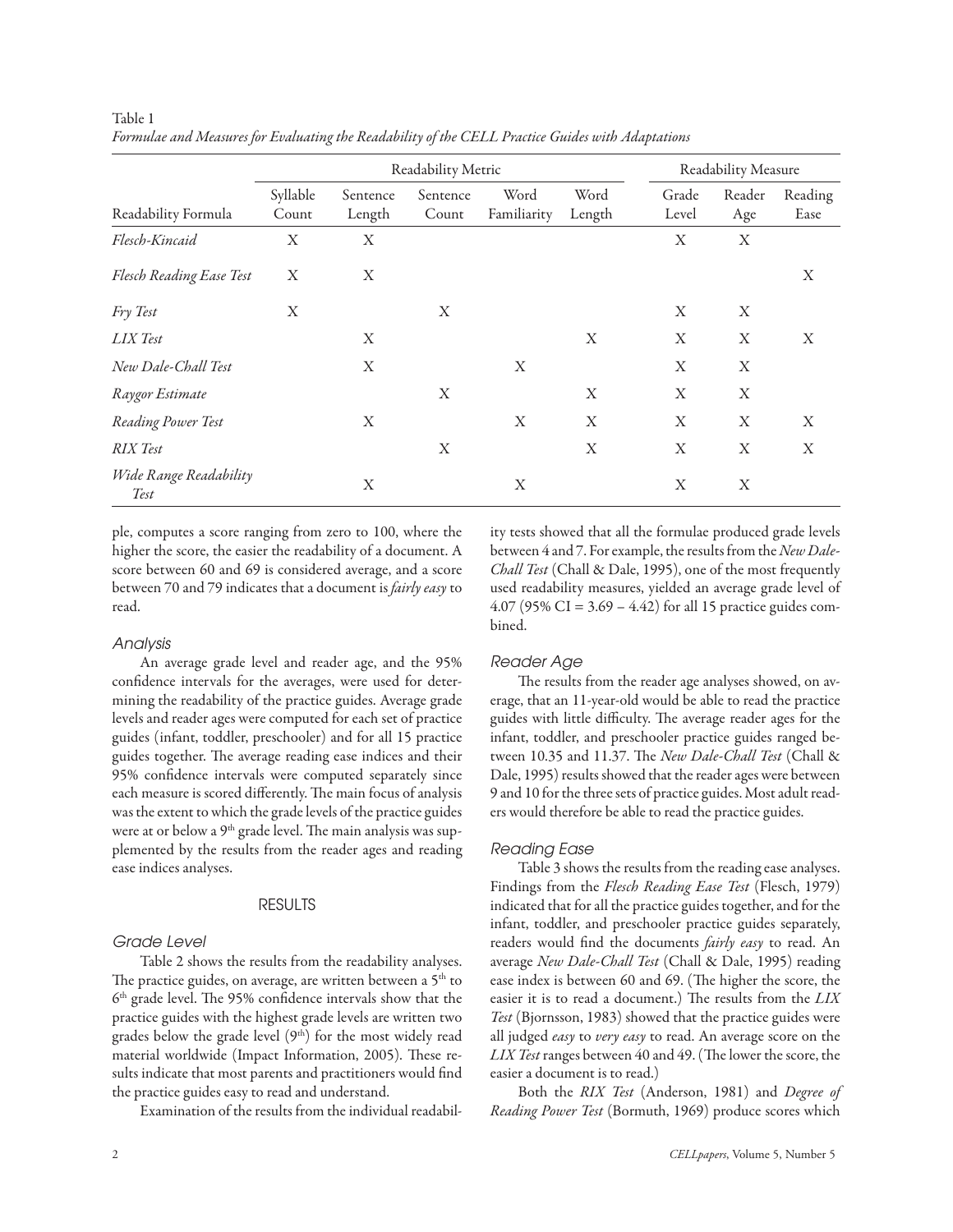|                    |      | Infant            |      | Toddler           |      | Preschool        |      | All Ages Combined |  |
|--------------------|------|-------------------|------|-------------------|------|------------------|------|-------------------|--|
| Measure            | Mean | 95% CI            | Mean | 95% CI            | Mean | 95% CI           | Mean | 95% CI            |  |
| Grade Level        | 6.04 | 5.60-6.48         | 5.70 | 5.26-6.13         | 5.00 | 4.57-5.44        | 5.58 | 5.33-5.83         |  |
| Reader Age (Years) |      | 11.37 10.92-11.83 |      | 11.04 10.58-11.49 |      | 10.35 9.90-10.80 |      | 10.92 10.66-11.18 |  |

Table 2 *Readability Grade and Reader Age Results for the CELL Practice Guides with Adaptations*

Table 3

*Readability Analysis Results for the Reading Ease Indices*

|                         |       | Infant            |      | Toddler           |       | Preschool   |       | All Ages Combined |  |
|-------------------------|-------|-------------------|------|-------------------|-------|-------------|-------|-------------------|--|
| Measure                 | Mean  | 95% CI            | Mean | 95% CI            | Mean  | 95% CI      | Mean  | 95% CI            |  |
| Flesch Reading Ease     |       | 74.20 71.66-76.74 |      | 78.40 75.16-81.64 | 80.40 | 76.61-84.19 |       | 77.67 75.67-79.66 |  |
| Degree of Reading Level | 55.80 | 54.76-56.84       |      | 55.00 53.78-56.24 | 53.00 | 49.96-56.04 |       | 54.60 53.54-55.66 |  |
| LIX Test                | 31.20 | 28.51-33.89       |      | 30.60 27.13-34.07 | 26.80 | 24.26-29.34 | 29.53 | 27.89-31.18       |  |
| <b>RIX</b> Test         | 2.42  | 1.97-2.87         | 2.34 | 1.86-2.82         | 1.80  | 1.51-2.09   | 2.19  | 1.95-2.42         |  |

are then converted to grade levels. The *RIX Test* results indicated that the practice guides are written at a  $6<sup>th</sup>$  to  $7<sup>th</sup>$  grade level, and the *Degree of Reading Power Test* results showed that the practice guides are written at a  $3^{\text{rd}}$  to  $6^{\text{th}}$  grade level.

## **DISCUSSION**

Findings from the readability analyses showed that the *CELL* practice guides with adaptations are all written at a 5<sup>th</sup> to 6<sup>th</sup> grade level which is at least three grade levels below the most widely read material (Impact Information, 2005). These results, together with the fact that the practice guides are judged as socially valid (Trivette, Dunst, & Hamby, 2010), indicate that they are easy to read and are considered both important and acceptable by end-users. The results show that the practice guides will be understandable to most readers (DuBay, 2007).

Readability is one factor influencing the use and understanding of written material (DuBay, 2004). The extent to which the content of that material is considered important and acceptable is another factor influencing use and understanding (Trivette, Dunst, & Hamby, 2010). The way in which written material is organized is yet another factor affecting use and understanding (Cohen & Snowden, 2008). The *CELL* practice guides with adaptations are characterized by all three factors. Therefore it is reasonable to conclude that the practice guides constituting the focus of this *CELLpaper* are prepared and written in a manner that endusers will find easy to read and use.

# AUTHORS

Carl J. Dunst, Ph.D., and Carol M. Trivette, Ph.D., are Co-Directors of the Smoky Mountain Research Institute and the Orelena Hawks Puckett Institute in Asheville and Morganton, NC. They are Co-Principal Investigators at the Center for Early Literacy Learning (CELL). Diana Meter, B.A., is a Research Assistant at the Puckett Institute.

# **REFERENCES**

- Anderson, J. (1981, August). *Analysing the readability of English and non-English texts in the classroom with Lix*. Paper presented at the annual meeting of the Australian Reading Association, Darwin, Australia. (ERIC Document Reproduction Services No. ED207022).
- Bjornsson, C. H. (1983). Readability of newspapers in 11 languages. *Reading Research Quarterly, 18*, 480-497.
- Bormuth, J. R. (1969). *Development of readability analyses* (Final Report No. 7-0052). Chicago: University of Chicago.
- Campbell, P. H., Milbourne, S., & Wilcox, M. (2008). Adaptation interventions to promote participation in natural settings. *Infants and Young Children, 21*(2), 94-106.
- Carver, R. P. (1985). Measuring readability using DRP units. *Journal of Reading Behavior, 17*, 303-316.
- Chall, J. S., & Dale, E. (1995). *Readability revisited: The new Dale-Chall Readability Formula*. Cambridge, MA: Brookline Books.
- Cohen, D. J., & Snowden, J. L. (2008). The relations between document familiarity, frequency, and prevalence and document literacy performance among adult readers. *Reading Research Quarterly, 43*, 9-26.
- DuBay, W. H. (2004). *The principles of readability*. Costa Mesa, CA: Impact Information.
- DuBay, W. H. (2007). *Smart language: Readers, readability, and the grading of text*. Costa Mesa, CA: Impact Information.